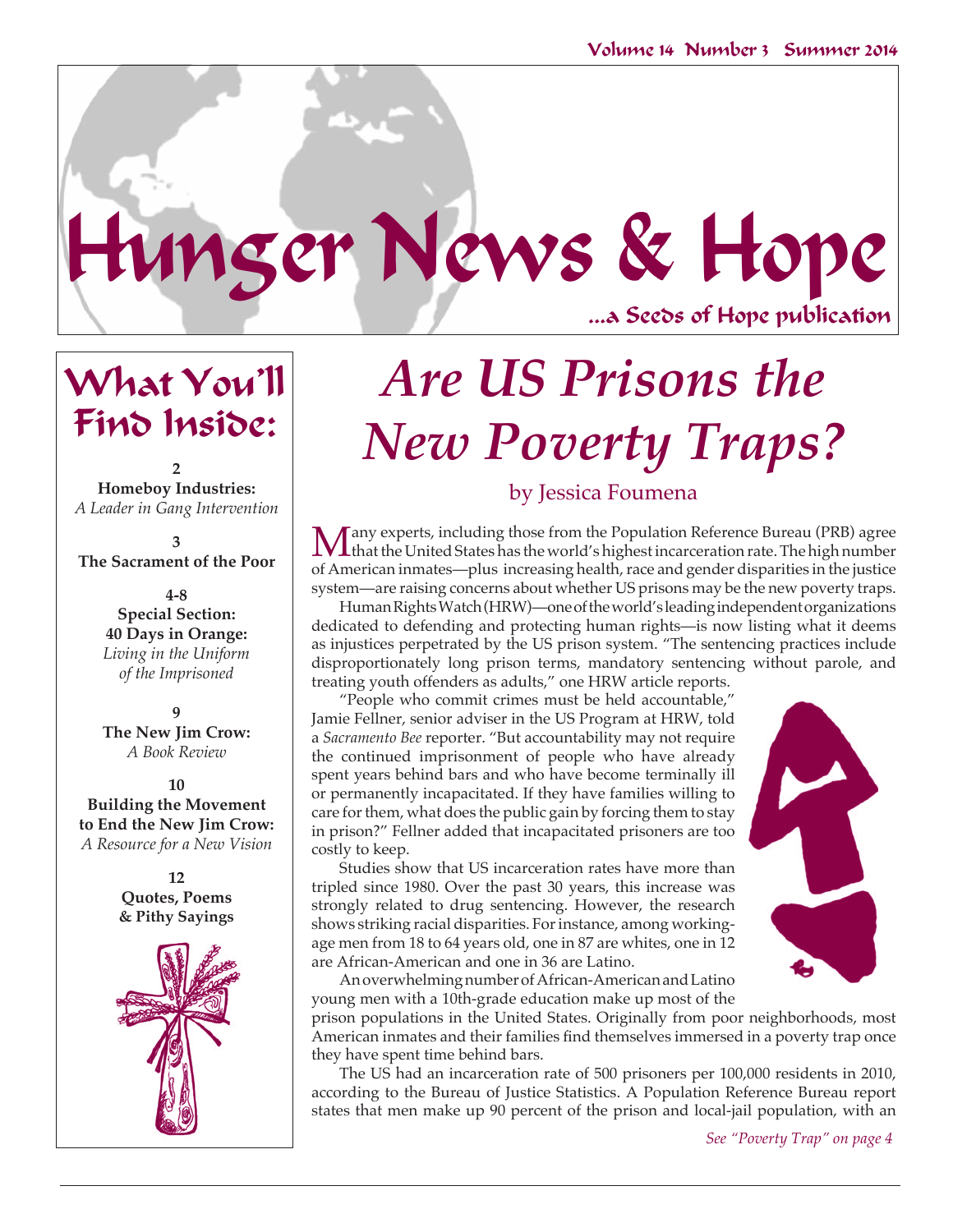# **Homeboy Industries:**  *A Leader in Gang Intervention*

# by Alyssa Miller

Homeboy Industries, founded in 1988 by Father Greg Boyle and his parish at Dolores Mission Church in Los Angeles, CA, is now the largest and most successful gang intervention and rehabilitation program in the US and has helped change the lives of more than 120,000 men and women.

The process is simple. High-risk, formerly gang-affiliated or incarcerated men and women enter the program and get a second chance at life. To join the program, clients simply have to walk through the front door.

Homeboy Industries began as a nonprofit program when Boyle and his parishioners, taking note of the high rate of gang activity and incarcerations in Los Angeles County, asked a simple question: "What if we were to invest in this population rather than just endlessly incarcerate?"

According to the Los Angeles Police Department website, Los Angeles County is the "gang capital of the nation" with more than 450 active gangs and a combined membership of more than 45,000 people. Of the 16,398 reported gang crimes over the last three years, there were 491 homicides, 7,047 felony assaults, 5,518 robberies and 98 rapes.

A study published in the *Journal of Quantitative Criminology* reported that a high-risk youth could cost society between \$3.2 and \$5.6 million over the course of a lifetime. However, Homeboy Industries can provide the necessary skills to lead a productive life for the cost of approximately \$20,000 to \$45,000 per client.

So, for example, if a 20-year-old high-risk client completes the program and does not revert to a life of criminal activity after he or she re-enters society, Homeboy Industries could theoretically save taxpayers between \$2.9 and \$5.2 million over that client's lifetime.

On a client's first day at Homeboy Industries, he or she is given a case manager, who helps the client set goals. For some clients this may be to earn a GED certificate; for others it could be an action plan to develop their job skills and gain future employment.

Some clients have children held by Child Protective Services. Homeboy Industries helps reunite those clients with their children.

When clients first begin the program, they are put to work in maintenance positions. Later, they are moved to vocational training programs or to one of Homeboy Industries' seven social enterprises.

The enterprises—Homegirl Café and Catering, Homeboy Farmers Markets, Homeboy Diner, Homeboy and Homegirl Merchandise, Homeboy Bakery, Homeboy Grocery and Homeboy Silkscreen and Embroidery—allow clients to receive vocational training and earn money for themselves and their families.

Once clients have proven themselves, and if they decide to stay within the Homeboy Industries family, they may take a position as a program administrator. Throughout the year,

> Homeboy Industries employs approximately 200 people in their social enterprises.

> In addition to job training, Homeboy Industries provides several services for its clients: tattoo removal, case management, mental health, substance abuse and domestic violence assistance—as well

*Left: Father Greg Boyle and former gang members and other participants in various Homeboy enterprises in Los Angeles, CA. Photo courtesy of Homeboy Industries.* 



Hunger News & Hope 2 Summer 2014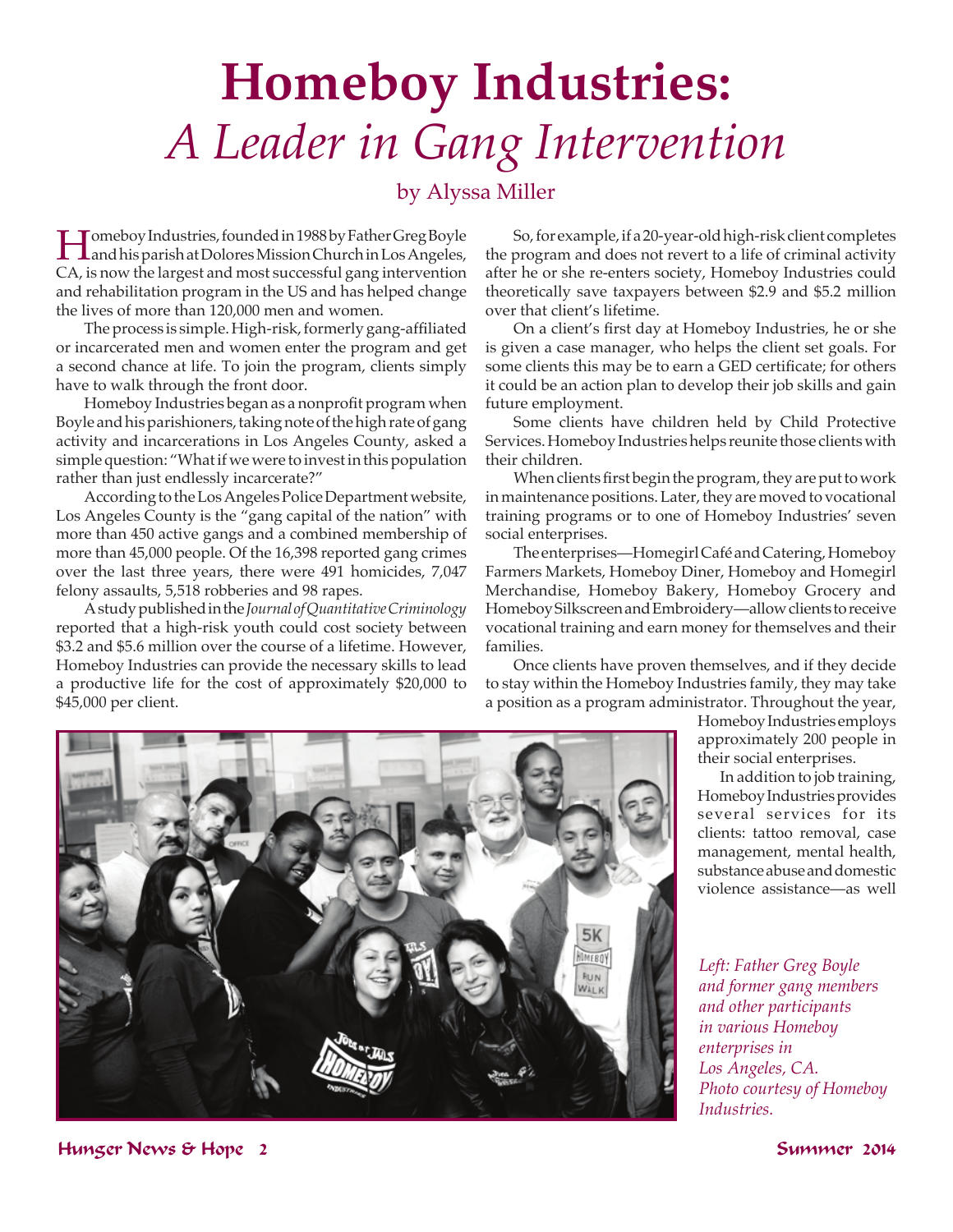as education programs and a solar panel installation training and certification program for interested clients.

All of the services were created to make the clients' transition to becoming productive members of society as easy as possible. Once clients leave the program, they should have the necessary skills and confidence to support themselves even if they don't stay with the Homeboy Industries family.

In addition, Homeboy Industries offers consumer science courses to its clients. More than 400 men and women take classes at the Homeboy Industries headquarters each month, and all classes are taught by Homeboy Industries' staff members, licensed mental health personnel and volunteers.

Of the 10 classes offered, some options include: anger management, parenting, baby and me, leadership, domestic violence and substance abuse.

All of the services are free of charge to both clients and community members.

While the majority of funding for Homeboy Industries comes from private, individual and family foundations, as well as board members and fundraising events, approximately 25 percent comes from Homeboy Industries' social enterprises.

Elements of the Homeboy Industries' program model have been adopted in 46 programs both nationally and internationally.

"Homeboy industries has been the tipping point to change the metaphors around gangs and how we deal with them in Los Angeles County," Boyle said, as reported on the Homeboy Industries' website. "This organization has engaged the imagination of 120,000 gang members and helped them to envision an exit ramp off the 'freeway' of violence, addiction and incarceration."

*If a 20-year-old high-risk client completes the program and does not revert to a life of criminal activity after he or she reenters society, Homeboy Industries could theoretically save taxpayers between \$2.9 and \$5.2 million over that client's lifetime.*

*—Alyssa Miller, a native of Pickton, TX, recently completed a degree in Professional Writing at Baylor University and was a Spring 2014 Seeds of Hope intern. She has been a Seeds writer for several years. Sources: Homeboy Industries (www.homeboyindustries.org); Los Angeles Police Department (www.lapdonline.org); Social Science Research Network (http://www.ssrn.com).*

# **Curt and the Sacrament of the Poor** from *40 Days in Orange* by Kent McKeever (Edited by Kristin Waites)

Turt was a new face at the Mission church where I was serving as pastor. He had a great attitude, working hard within days to get a job and start back down the right path. But a few days after I met him, I saw that he had been beaten up so badly I didn't even recognize him. Broken jaw, swollen face, lacerations and, after a few days in the hospital, he had made it back up to our Mission.

I asked him what had happened. He said he didn't know who did it, but word was that it was some folks that we knew. I was furious. I remember driving by where several of them hung out, usually harassing people and creating fear in others.

Staring them down and forming thoughts about how to get back at them, I seethed. All this time, in Bible study, we were reading Jesus's words in Matthew's gospel about anger and love for our enemies.

And then Curt showed up in Bible study. Right in front of our eyes, we had a real-life, timely example of exactly what Jesus was confronting in his teaching. Curt didn't seem to hold any anger or desire any vengeance on those who attacked him.

Instead, he stated that he had learned much from his experience, including that he felt like he was carrying the burdens of his attackers, and was doing it gladly.

I will never forget how I felt. I was taken aback and put in my place. The scales fell from my eyes. Curt was leading the way in living out this life-giving truth: we are to love our enemies, and even bear their burdens.

At the time, and over the years, this experience with Curt, and my other experiences among the poor, began forming in me the realization that the poor are a sacrament—an outward sign of an invisible grace.

Bearing the burdens of the world on their broken backs, bloodied faces, scarred hands and weary feet, the poor manifest the truth that, where sin has increased, grace has increased all the more.

The poor are not perfect, but this does not alter the truth that they bear our burdens. Their suffering carries with it the sin of the world. In this way, the poor reveal our God of grace, present with those who suffer, redeeming and bringing life from death.

Like Curt, the poor carry the burdens of their attackers, living humanly in the face of death, saying *yes* to life. As we share in the struggle with our brothers and sisters who carry many of our burdens, we will experience the sacramental nature of the experiences of the poor.

*[See page 5 for more about* 40 Days in Orange*, Kent's blog about spending Lent in a prison uniform.*] ■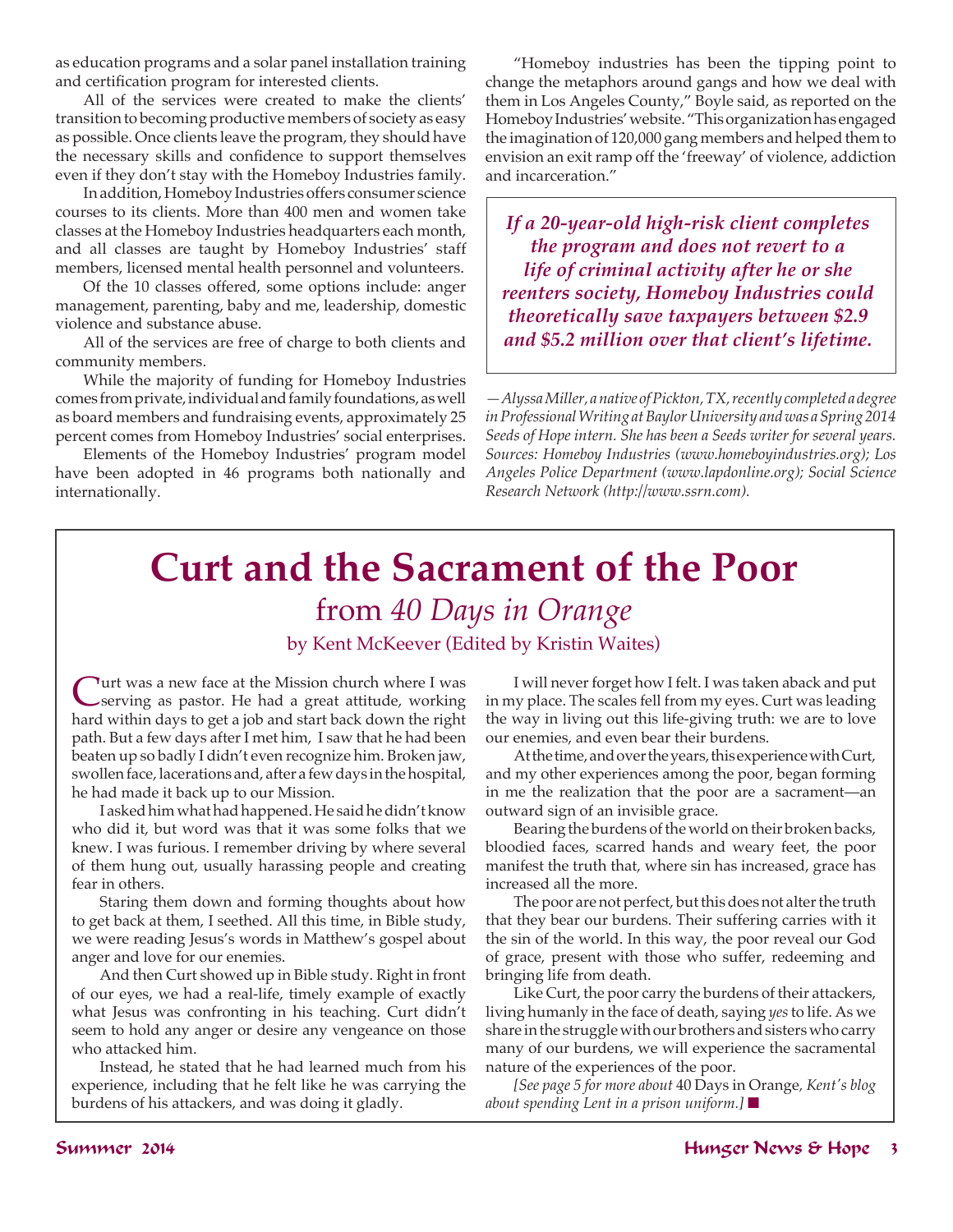# **Poverty Trap,** *continued from page 1*

DON'T CHANGE

THE  $SUB =$ JECT

imprisonment rate 14 times higher than the rate of women. A 2010 study published by the Prison Policy Initiative claims that innocent Latinos and blacks are more likely than whites to experience the use of force from the New York City police.

In the *New York Times* series "Time and Punishment," columnist John Tierney concentrated on the social impact

# *A recent Pew Center study says that, as of January 1, 2008, more than one in every 100 adults in the US is behind bars.*

of incarceration. One column tells about the long and hectic journey of Carl Harris, his wife Charlene Hamilton and their two daughters, throughout Harris' 20 years in prison. Now in their 40s, the couple feels as though they are starting completely over.

Even though the couple believes Harris' time in prison was needed for his personal growth, Ms. Hamilton said, "They overdid it. It didn't have to take that long at all."

Unfortunately, Stephanie George was not as lucky as Carl Harris. Sixteen years ago, Judge Roger Vinson condemned the then 27-year-old George to serve a sentence of life without parole, even though she claimed to be unaware of the halfkilogram of cocaine found by the police in her attic. The most dramatic detail in this case is that Ms. George had no criminal history until that conviction.

A recent *New York Times* article, "For Lesser Crimes, Rethinking Life Behind Bars," confirms the need for the US justice system to re-evaluate the severity of sentences, particularly when they are given to people under 30.

GOD LOVES YOU!

The National Institute of Justice—the research, development and evaluation agency of the US Department of Justice—is dedicated to improving the knowledge and understanding of crime and justice issues through science.

A recent Pew Center study says that, as of January 1, 2008, more than one in every 100 adults in the US is behind bars. The data also claim that African-American females aged 35-39 represent the highest number population, after African-American males.

Significant disparities are apparent again, in terms of gender and race. Among American women aged 35-39 who are incarcerated, one in 355 are Caucasian, one in 297 are Latina and one in 100 are African-American.

It would seem that inmates in South Carolina are faced with an additional discrimination. In an editorial published in the *Post and Courier,* based in Charleston, SC, Megan McLemore pointed out that South Carolina is the last state in the Union that segregates inmates who are HIV (Human Immunodeficiency Virus)-positive.

In a landmark decision made in late 2012, District Court Judge Myron, a federal judge in Alabama, ruled that segregating HIV-positive prisoners in separate housing with unequal program opportunities, inferior mental health care and fewer work options—violated the Americans with Disabilities Act.

McLemore, a senior health researcher at the New-York-City-based HRW, went on to say that "HIV is no longer a mystery disease, and we now know that segregating prisoners is unnecessary and harmful."

In the 1980s, the US government undertook severe measures to ensure the safety of its citizens. However, the US has now the world's highest reported rate of incarceration.

> Are these measures still relevant today especially when numerous human rights activists have called out the unnecessary economic and human costs associated with them?

> *—Jessica Foumena wrote this article shortly before returning to her native Cameroon in West Africa, where she works as a Communications and Marketing Manager for a school in Yaoundé, Cameroon. She was a Seeds of Hope intern as part of her studies for Baylor University's Master of International Journalism degree.*

> *Sources: Population Reference Bureau (www. prb.org),* New York Times *(including the series "Time and Punishment" and "Prison and the Poverty Trap," www.nytimes.org), Prison Policy Initiative (www.prisonpolicy. org), US National Institute of Justice (www. nij.gov), Human Rights Watch (especially "Growing Up Locked Down," www.hrw.org).*

GOD LOVES YOU! LOVES YOU!

## Hunger News & Hope 4 Summer 2014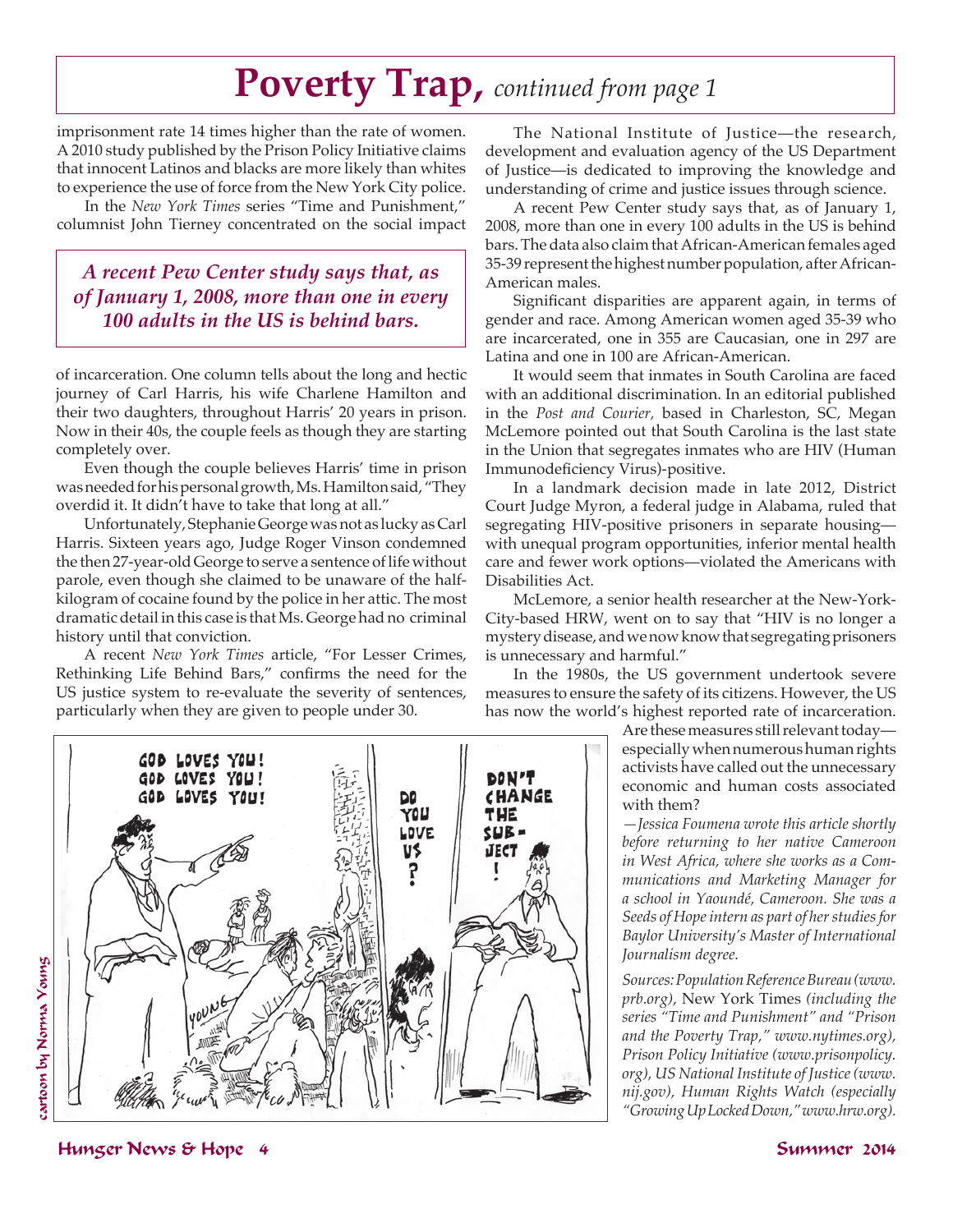# 40 Days in Orange: *Living in the Uniform of the Imprisoned* by Kent McKeever (Edited by Kristin Waites)

*Editor's note: Kent McKeever is the founding director of Mission Waco Legal Services (Waco, TX), one of that mission's many programs that serve poor and marginalized people. Kent has a degree from Princeton Theological Seminary and one from Vanderbilt School of Law. He also serves as youth minister at Seventh & James Baptist Church in Waco.* 

*Kristin Waites, a Seeds editorial intern, combed through the blog that Kent kept during Lent and part of Eastertide (www.40DaysinOrange.com) and selected the following excerpts. Kristin is a professional writing student at Baylor University.*

### *Day 1, Ash Wednesday 2014*

Thave decided to spice up Lent for myself this year. Instead<br>of giving up sweets or coffee or sports on TV, I am choosing of giving up sweets or coffee or sports on TV, I am choosing to wear an orange prison/jail uniform for the 40 days (not counting Sundays) leading up to Easter.

The next 40 days will surely reveal some answers to why I would choose this, answers both for me personally and for anyone who reads this blog and wants to join me in this journey. But here's a start at explaining why I have chosen to spend 40 Days in orange.

No country incarcerates a higher percentage of its population than the United States. One out of every 100 adults in America is incarcerated, a total population of approximately 2.3 million.

This situation subjects 1 in 4 American adults to legal discrimination with long-term effects on life's basic necessities—housing, employment, food, education—and one's constitutional rights—voting and jury service—that effectively relegates them to a lesser status, basically an underclass, for the rest of their lives.

I am a follower of Jesus Christ. Lent is a time of penance, of sacrifice, of humility. It is a time to commit oneself to a spiritual discipline that will draw us in to God's presence and prepare our souls for Easter. I want to take seriously Jesus' words that he has been sent to "proclaim freedom for the prisoners" and "to release the oppressed" and find out more of what they mean in the context we find ourselves in today in the United States.

I want to experience, even if it's only a little bit, what it might be like to carry a dehumanizing stigma with you everywhere you go. I really think I have no earthly idea what it is truly like. Thus, this Lenten journey in the uniform of the

imprisoned is my small, small part in seeking understanding and solidarity, justice and love.

## *Day 6*

Walking in the shoes of prisoners is exhausting. As I mentioned last Friday, I bought the real prison uniform, shoes and all. I feel like I am wearing a mix between that cover they put on you when you get X-rays and an orange traffic cone. It made me think of how it might feel for the millions

*I want to experience, even if it's only a little bit, what it might be like to carry a dehumanizing stigma with you everywhere you go.*

of men and women in our nation's prison system as we strip them of comfort and any form of individuality. I am beginning to understand how exhausting it must be.

It is exhausting mentally and emotionally. For the first few days of this Lenten journey, I was able to stick pretty close to people that I know and who would understand and support me. But on Saturday, when I ventured out into the general public, it started getting real.

Stares, questioning glances, avoidance. And some genuine curiosity and conversations. But mostly stigma. I am now beginning to taste and see, albeit in a limited way, what it might be like for the stigmatized in our society. I don't know how to begin to change our penchant for stigmatizing and ostracizing others, but hopefully next time I won't add to the burden.

## *Day 8*

Earlier this week I had a chance to break away and go on a picnic with my family at Lake Waco. I realized that I was experiencing something that most people in orange or post-orange hardly ever get to experience: rest and leisure.

God gave humankind the Sabbath, a day for us to slow down, relax, move away from things that distract and tear down and wear us out. I have that luxury, that opportunity. I

*"40 Days" continues through page 8*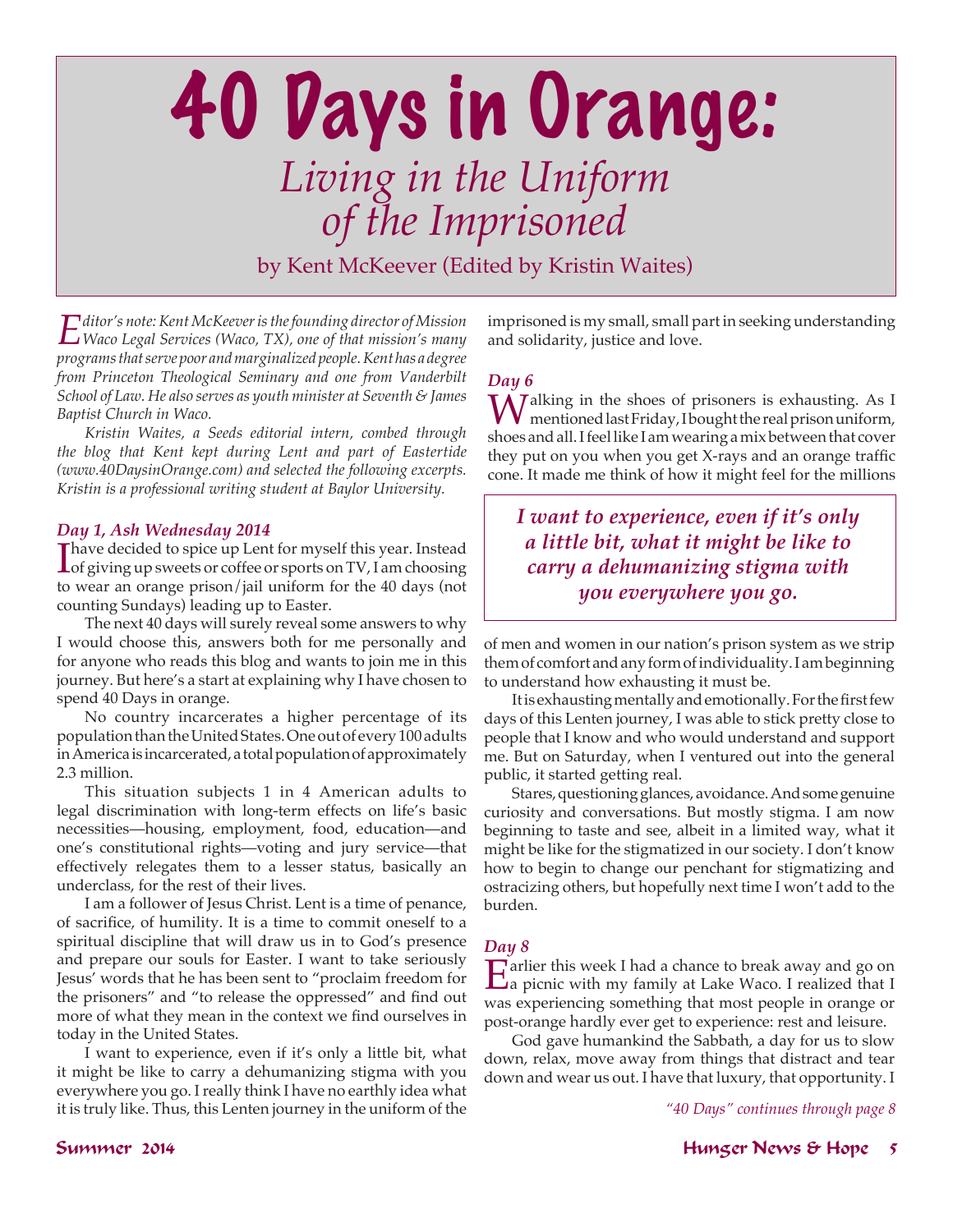am not locked up in prison, shackled by criminal records, in the chains of poverty. Millions are, and they suffer for it because the Sabbath is stolen from them. The gift of rest and leisure, that we all desperately need, is not one they are allowed to receive.

I have visited death row. I saw the cage that is the "recreation" space for inmates: a very small square surrounded by thick iron walls with holes that allow for very little light to enter. Animals would go crazy in a space like this. Yet this is where we force already

> *I wear this uniform because of my own choices, my own hypocrisy and complicity, my own brokenness and despair. I am the problem.*

broken human beings to seek any possible rest and leisure they need. The dehumanization and devastation to God's beloved creation runs deep, and our playing God over these beautiful creations destroys not just their humanity, but ours as well.

## *Day 12*

 $\bigcap$  erving on a jury is not just a duty. It is our right  $\mathbf{\mathcal{O}}$  to ensure that our fellow citizens receive their Constitutional right to a fair and impartial jury, to a jury selected from a "fair cross-section of the community." Jury duty is a right that should be celebrated, not simply an obligation that should be bemoaned.

However, millions of our fellow Americans have this right stripped away from them. For example, in Texas, people with felony or misdemeanor theft convictions cannot serve on a jury. Their right to participate in their democratic state is prohibited. *You are not qualified any longer to serve on a jury,* this says to them*. We do not value your opinion or feel that you are capable of forming a reasoned opinion on a case. You are not worthy.*

So, if you are a praying person, then pray for jurors. Pray for the judges and the lawyers and the courthouse staff. Pray that they will have hearts of compassion for people who are caught up in the system. Pray that they will see people as people.

Pray for all our fellow citizens that we might see our rights as what they are, instead of obligations, and celebrate them. Pray for the millions of Americans who hear they aren't worthy when they are forbidden the right of jury service.

#### *Day 16*

For my first-ever half-marathon, I decided not to give up my Lenten discipline. I figured, those who truly suffer can't take it off, so why should I? So I ran 13.1 miles in orange.

However, I couldn't help thinking, though, of all of the people who struggle every day to "run the race." Some have been forced to start the race over or have made mistakes and false starts which have set them back.

We have to realize that the race of life isn't the same for everyone. We all must put one foot in front of the other every day, but we all need a little help from our friends. There are millions of folks out there who need you, not to run for them, but to hold their hand, make them an encouraging sign, remove some obstacles from their path, and simply be a friend full of compassion and love and forgiveness. You will be amazed at what you will receive from them along the way.

### *Day 17*

J ust a few days ago I found myself looking in the mirror and my gut reaction was dejection. Orange again?! I had an immediate negative visceral reaction to seeing myself in the same outfit for two weeks in a row.

**Hunger Controllers of the controllers of the summarized by the controllers of the Imprisoned by the Controllers of the Imprisoned by the Controllers of the Imprisoned by the Controllers of the Imprisoned by the United By** I seriously had to take a step back and think about the bigger picture. This is what people with criminal records have to deal with every day of their lives. Sure, this is something the ones in prison or jail "doing their time" deserve; it is part of the punishment. But what about all those folks who have done their time, thinking they could actually shed the cloak of imprisonment, and re-enter the free world, where they could be whoever they wanted to be? Yet they get out and try to move on, only to find that society continues to clothe them in shame and contempt on a daily basis.

#### *Little Easter 4 (the Fourth Sunday in Lent)*

Earlier this week a friend shared some concerns that I might be viewed as a bit too radical for Central Texas. For several hours I was feeling quite sullen and deeply conflicted. Was I doing more harm than good? Was I really too radical? So many thoughts were going through my mind, and my heart was troubled.

I received a phone call from a good friend later that afternoon. He quite wisely stated, "But Kent, you will never hear these concerns or statements from those who actually suffer. The poor and oppressed aren't concerned about you being too radical." Amen, brother, amen.

So I began again at that moment to remember that I am not doing this for the powers that be. I am wearing the orange prison uniform for the powerless and voiceless. On their behalf, I am using what power I have to speak truth in love and grace, with a call for our collective confession and repentance and transformation.

#### *Little Easter 5 (the Fifth Sunday in Lent)*

Tourage is waking up every morning and living with hope in spite of a debilitating stigma attached to who society says you are. Courage is transforming the way that we as people of faith do church, fulfill our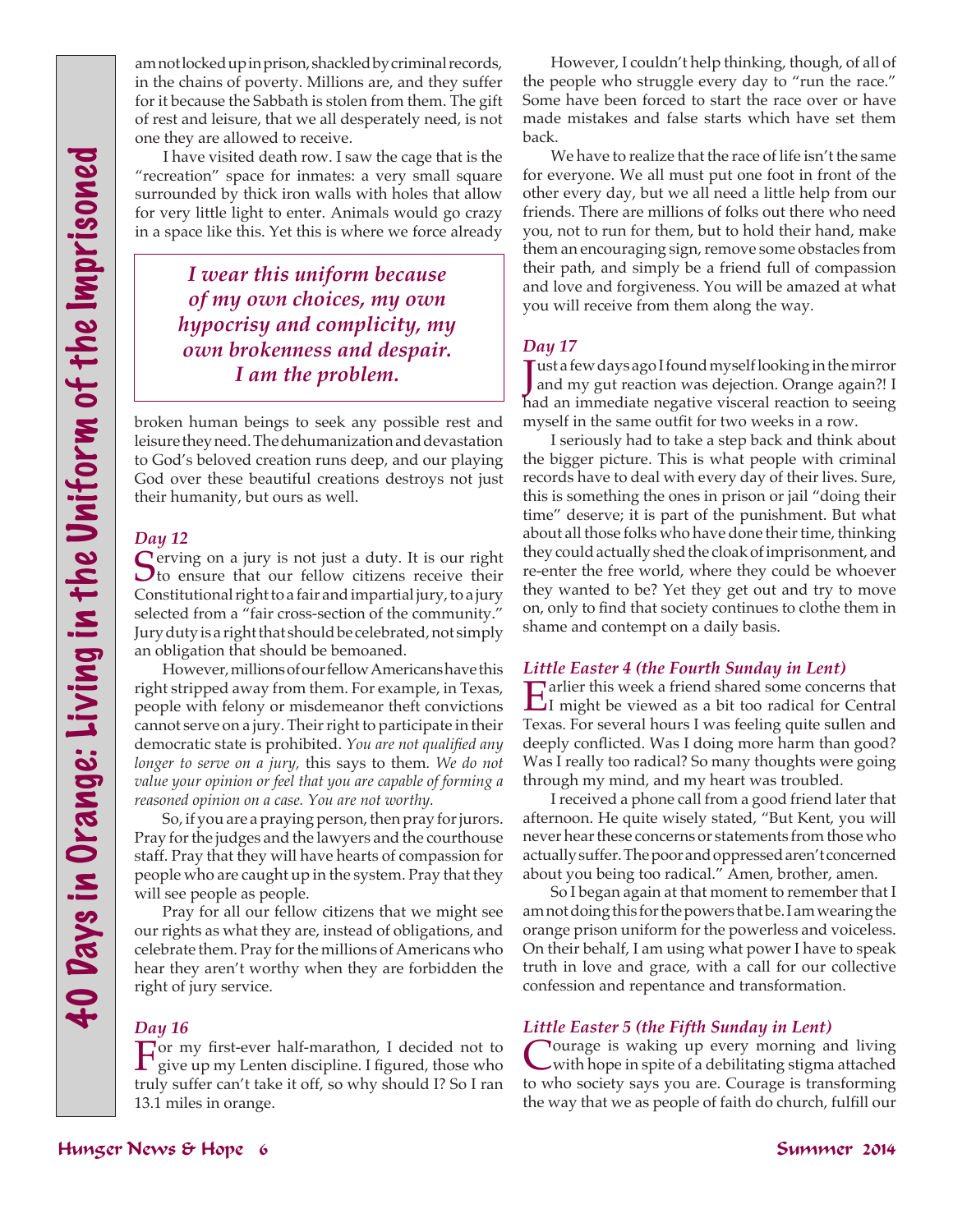mission, and seek love and justice so as to open wide the doors of both our church buildings and our hearts to the poor and marginalized. Courage is realizing that we need their voice, their mercy, their faith, their lives, more than they could ever need us.

### *Day 31*

In recent years the number of women in prison has<br>increased at nearly double the rate for men. The n recent years the number of women in prison has collateral consequences run deep in our society for these women, but not only does this mass incarceration affect the individuals caught in the system, it devastates families and communities in its wide-spreading wake.

The parents of one in every 50 children in the United States are in prison, over half of them serving time for nonviolent offenses. More than 40 percent of parents in prison lived with their children before being locked up. Half of them were the main source of financial support for their children.

As I picked up my 3-year-old son from his crib this morning, I thought of the parents and children whose lives are torn apart by our systems of incarceration. Millions of families do not have the luxury I have to get down in the floor to play ball or wrestle with their kids,

to sit around the breakfast table together. It breaks my heart that our collective penchant for punishment devastates families, tearing them apart, leaving them shattered and on their own to pick up the pieces.

#### *Day 32*

 $\prod_{\text{feeling}}$  the heaviness of the burdens I am writing about. These issues are not easy to hear and discuss and feel, and it gets kind of overwhelming after a while trying to figure out ways to respond, how to change the system. More than anything, I feel the wearisome sting of the lack of mercy and compassion in our world.

But then I think about how insignificant my weariness is in comparison to what millions of my brothers and sisters face every day and they give me strength. We all have our burdens, but if we bear each other's burdens, maybe, just maybe, we might not all get so weary.

### *Day 37*

This journey in orange is not only for those wearing, or who have worn, the orange uniform of incarceration. I also wear this uniform of the imprisoned for the billions of the poor and marginalized people locked up and locked out by chains that we have made in this society. It's not just about prison cells, but also sweat shops, brothels and chat rooms.

I wear this uniform because of my own choices, my own hypocrisy and complicity, my own brokenness and despair. I am the problem. It's not the women and children of poverty who sell their bodies to survive, but all of us who have been asleep, comfortable in our own isolated and insulated beds, while millions of people across our world have been sold, trafficked, and commodified.

These are chains that we have made, but we don't see the shackling because we are blinded by ignorance ignorance that we want to protect. We must open our eyes, and then speak the truth.

 *Continued on page 8*



*sanctuary of the former Central Presbyterian Church, now home to Kent's Mission Waco Legal Services office and a variety of other ministries for low-income people. Dylan Hollingsworth, a freelance photojournalist, came to Waco with a* New York Times *reporter to interview Kent during the last days of Lent. Dylan followed Kent around for a few hours and ended up visiting with him in the old sanctuary. Photo by Dylan Hollingsworth.*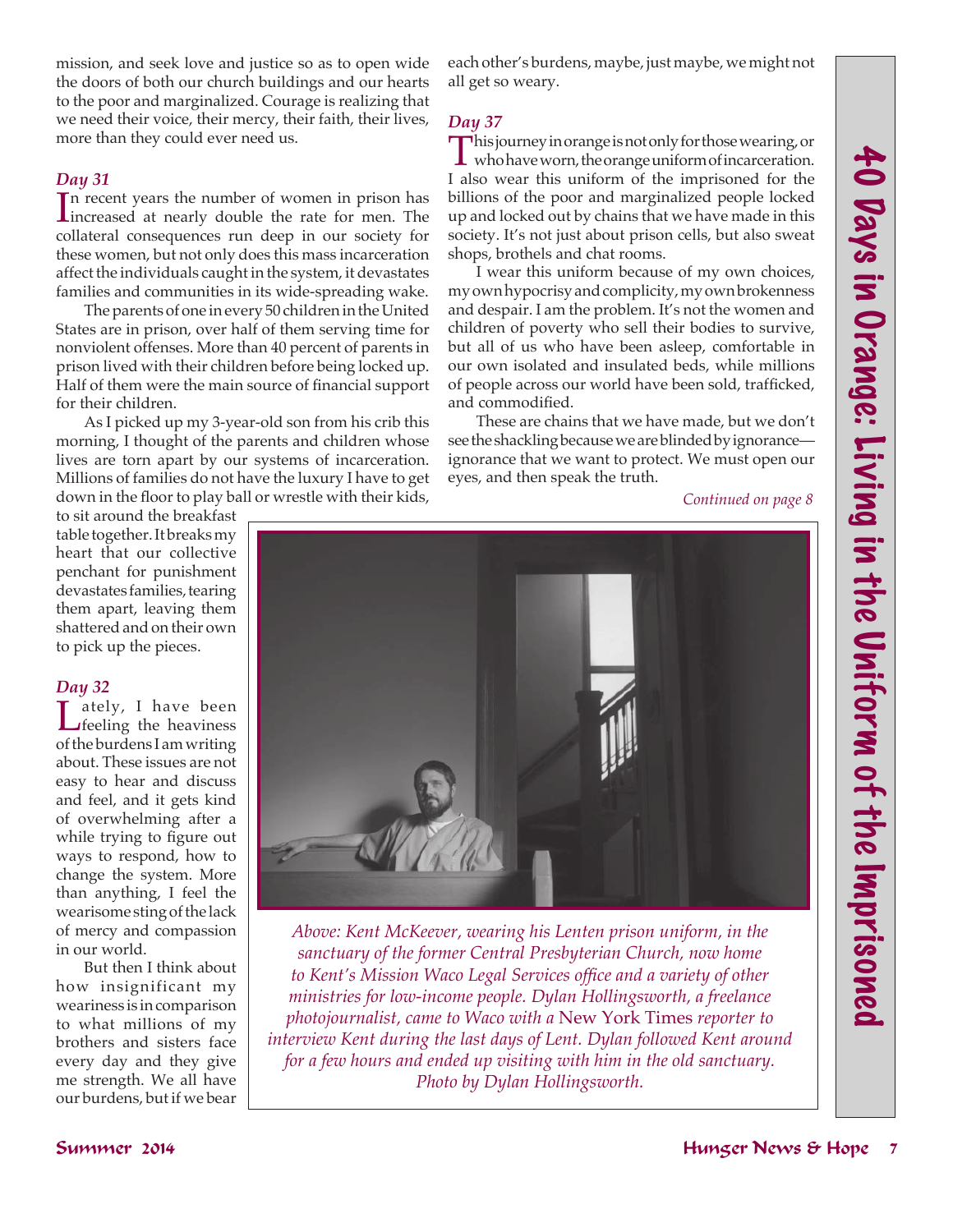### *Day 39*

Poverty is when those of us who are not poor want never to see the poor, the homeless, the criminal right in front of our eyes. Poverty is when our comforts come before our neighbor's survival. Poverty is when

# *We as Christians follow a condemned prisoner. That's at the heart of our faith.*

we become blinded by our complicity with systems of oppression and accepted social "truths" that cast people aside to the margins of existence. Poverty is when we dehumanize the other by perpetuating myths about the poor.

### *Day 40*

**M** y parents were in town for the weekend so we were the solution of the weekend so we were takeout. As we waited for our food, a worker named Juan came up to our table. He said he heard what I was doing and wanted to shake my hand. He knew from experience what I was

wearing. He had been there. I asked how long he had been out. Two years. And he had been blessed with a job at this restaurant since he got out.

Things were going pretty well for him, but I could still see a remnant of that shame that we place without mercy on people like Juan. We shook hands again, he thanked me, I told him it was a blessing for me to meet him. He concluded, "We're not all bad people."

*Editor's postscript: As a member of the church where Kent serves as a minister, I had a front-row view of his Lenten adventure. In the early days, he explained to our youth—and, later, our congregation—that he, as a white, male professional, realized that he had no idea what it would feel like to be one of his clients.* 

*"Plus, we as Christians follow a condemned prisoner," he told them. "That's at the heart of our faith."*

*Although he took on this discipline as an act of humility, he caught the attention of print and broadcast media across the country—including the* New York Times*. He was also called up for jury duty during Lent, and showed up wearing his orange. He later said, "Does God have a sense of humor, or what?"* ■

# *Maybe He's Not So Crazy* by Dylan Hollingsworth

Imet Kent McKeever last spring outside of the old<br>
church where he practices law in a weathered section met Kent McKeever last spring outside of the old of downtown Waco. He was waiting for me outside in an orange jumpsuit.

Over the last 40 days of Lent, he's worn it everywhere: church, jury duty, work and even around the house with his wife and three children. He's not crazy, though. Turns out he's just a Christian.

I followed Kent around town for half a day and, as we were walking into a grocery store, I asked him to explain, in short, why he's wearing the suit.

He told me that he wanted to attempt for one moment to feel what it was like to be feared, stigmatized and rejected, simply based on one's appearance. This is something that he hasn't experienced much of in his life, being a white male in a professional field.

**EXERECTS**<br>
And the second state is the Unit of the Imprinter and the Imprinter of the Imprinter and the Imprinter of the Imprisoned Ten the Imprinter and the Imprisoned Ten the Imprisoned Ten the Imprisoned Ten the Impri He also wanted to show solidarity with the people that are overpopulating our penal system, who regardless of their guilt or innocence are God's children and still deserve compassion, understanding and most importantly, love-fueled efforts to help them overcome their brokenness. It is the lowest among us that truly need our love, he says.

Kent accidentally found himself in the legal field after attending Seminary School. His mission quickly became helping the disenfranchised, the struggling, those whom society casts away and minorities and immigrants who don't have resources for proper legal representation. You know, the people Jesus talked about offering our time, love and resources to. The ones we are quick to forget about.

We sat for a while in the pews of the old church and talked about some of the criticism he's received while wearing the suit, in particular from conservative religious friends.

When hearing of people's inability to understand why he advocates for people on the fringes, we both couldn't help wondering if some people have actually ever read the Bible, specifically Jesus' teaching in bold red letters.

I study history and look at those we ridicule, vilify and often ultimately put to death. Jesus, Socrates, Martin Luther King...the really long list of people who came to offer change and love and were rewarded for it with scorn.

I keep wondering why it takes ideas that seem radical to break up our complacency with broken systems. I look at friends like Kent who, at first glance, might seem to be just a little crazy. And I realize now that what is commonly accepted as sanity rarely transforms the world into a better place.

Stir the pot, my friends. And take some time to love the least of these.

*—Dylan Hollingsworth is a freelance photojournalist. He came to Waco in April to take photos of Kent McKeever for the* New York Times *(see his photo on page 7).*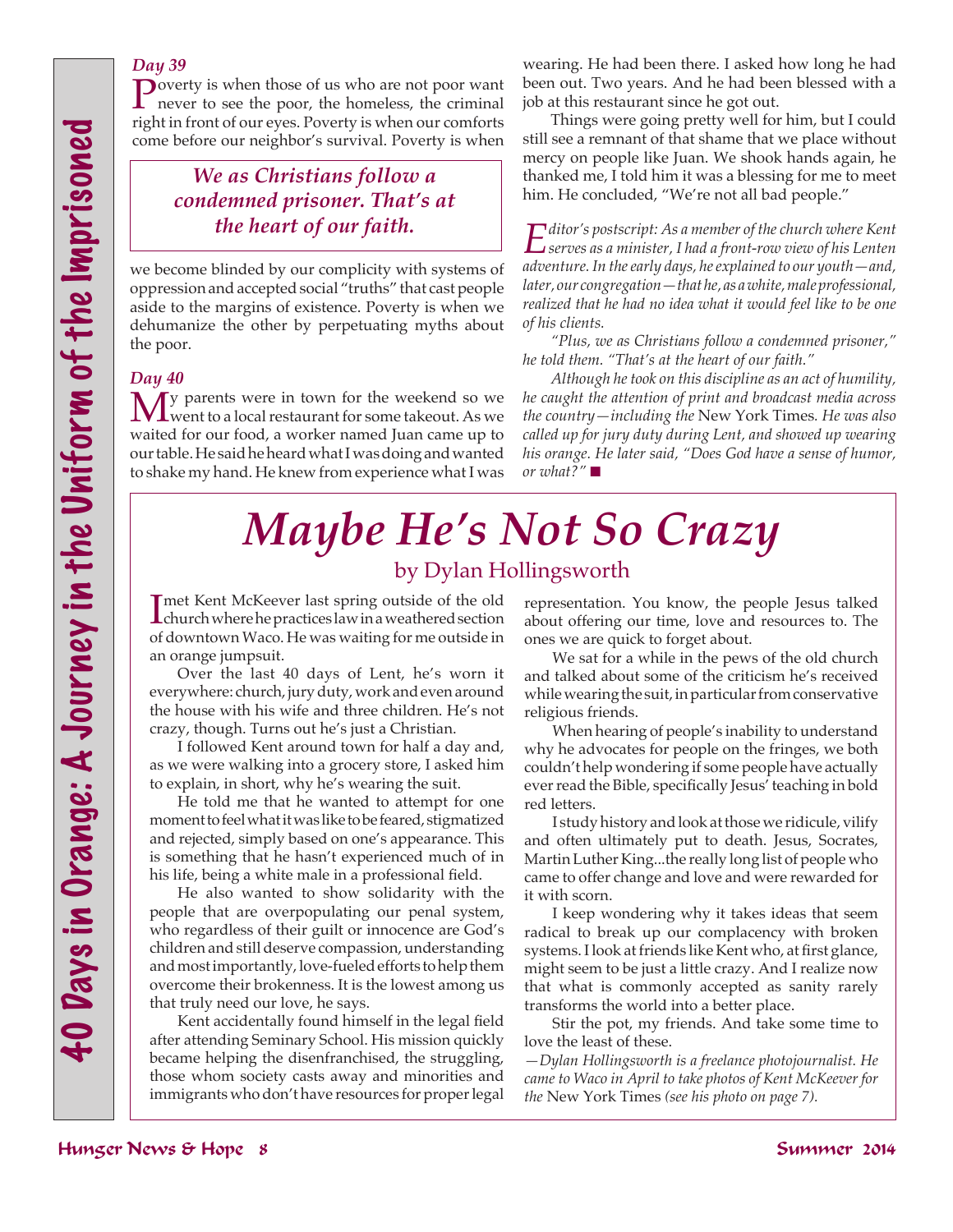# Resources & Opportunities

# *The New Jim Crow*

# a review by Polly Mann

Michelle Alexander, *The New Jim Crow*. The New Press: 2010, 290 pages. Available in multiple markets, around \$15 for paperback.

In the 1920s, when I was a child in Hot Springs, AK, there<br>were certain unspoken and unwritten racial rules. A white n the 1920s, when I was a child in Hot Springs, AK, there person called any black person by his/her first name and any black person addressed the white person as Mr., Mrs., or Miss.

All people of color entered the homes of white people by the back door. Schools were segregated and one had only to view the exterior of the schoolhouses to recognize the inferiority of the black school system.

Today, all this has changed in Arkansas as well as other places. Overt racism is not practiced, but prejudice still exists. Its ugliest manifestation is the massive, and most often, unjust incarceration of young black men for drug usage. This is the theme of Michelle Alexander's barnburner of a book, *The New Jim Crow: Mass Incarceration in the Age of Colorblindness,* replete with statistics to bear out her thesis.

In his forward to the book, the eminent Professor Cornel West says, "There is no doubt that if young white people were incarcerated at the same rates as young black people, the issue would be a national emergency."

Alexander explains, "Although white people use drugs under similar circumstances and in similar amounts as people of color, the penalties are different…. We have not ended racial caste in America; we have merely redesigned it."

Virtually all constitutionally protected civil liberties have been undermined by the US government's war on drugs. The Anti-Abuse Act of 1986 provides mandatory minimum sentences for the distribution of

powder cocaine, used mostly by white offenders, and much more serious punishment for the distribution of crack, the drug most available to African Americans in poor neighborhoods.

A 2000 study of the National Institute on Drug Abuse reported that white students use powder cocaine at seven times the rate of black students, use crack cocaine at eight times the rate of black students and use heroin at seven times the rate of black students. Still, law enforcement, at all levels, concentrates on African-American communities.

Since the US Supreme Court struck down the basic requirement that motorists stopped by police have to consent to a search, police have been able to conduct unreasonable

and discriminatory stops and seizures throughout the United States. *The New York Times* reported that, in 2008, the New York Police Department stopped 545,000 people and 80 percent of those were African Americans.

> *Overt racism is not practiced, but it still exists. Its ugliest manifestation is the massive, and most often, unjust incarceration of young black men for drug usage.*

Thousands of people are swept into the criminal justice system every year pursuant to the drug war without much regard for their guilt or innocence. Police are allowed by the courts to conduct "fishing expeditions" for drugs based on nothing more than a hunch. This is how the roundup works in virtually every major city in the country.

*The San Jose Mercury News* reviewed 700,000 criminal cases and found that at "virtually every stage of pre-trial negotiation, whites are more successful than nonwhites."

> The state of Georgia's "two strikes and you're out" legislation imposes life imprisonment for a second drug offense. As a result, at one time, 98.4 percent of those serving life sentences were black.

> The right to effective counsel is at the heart of the criminal justice system. Legal representation furnished indigent and low-income people is usually that of a public defender who is, most often, underpaid and overworked. Thus, the legal services available to low-income (mainly

minority) defendants cannot compare to that available for a person of means.

When a defendant pleads guilty to a minor drug offense, he probably will not be told that a "guilty" plea will most likely prevent him or her from receiving any kind of government benefits. The sentencing might be probation, community service and court costs.

Also unmentioned might be his or her lifetime denial of health and welfare benefits, food stamps, public housing and federal education assistance. His or her driver's license

*See "Jim Crow Review" on page 11.*

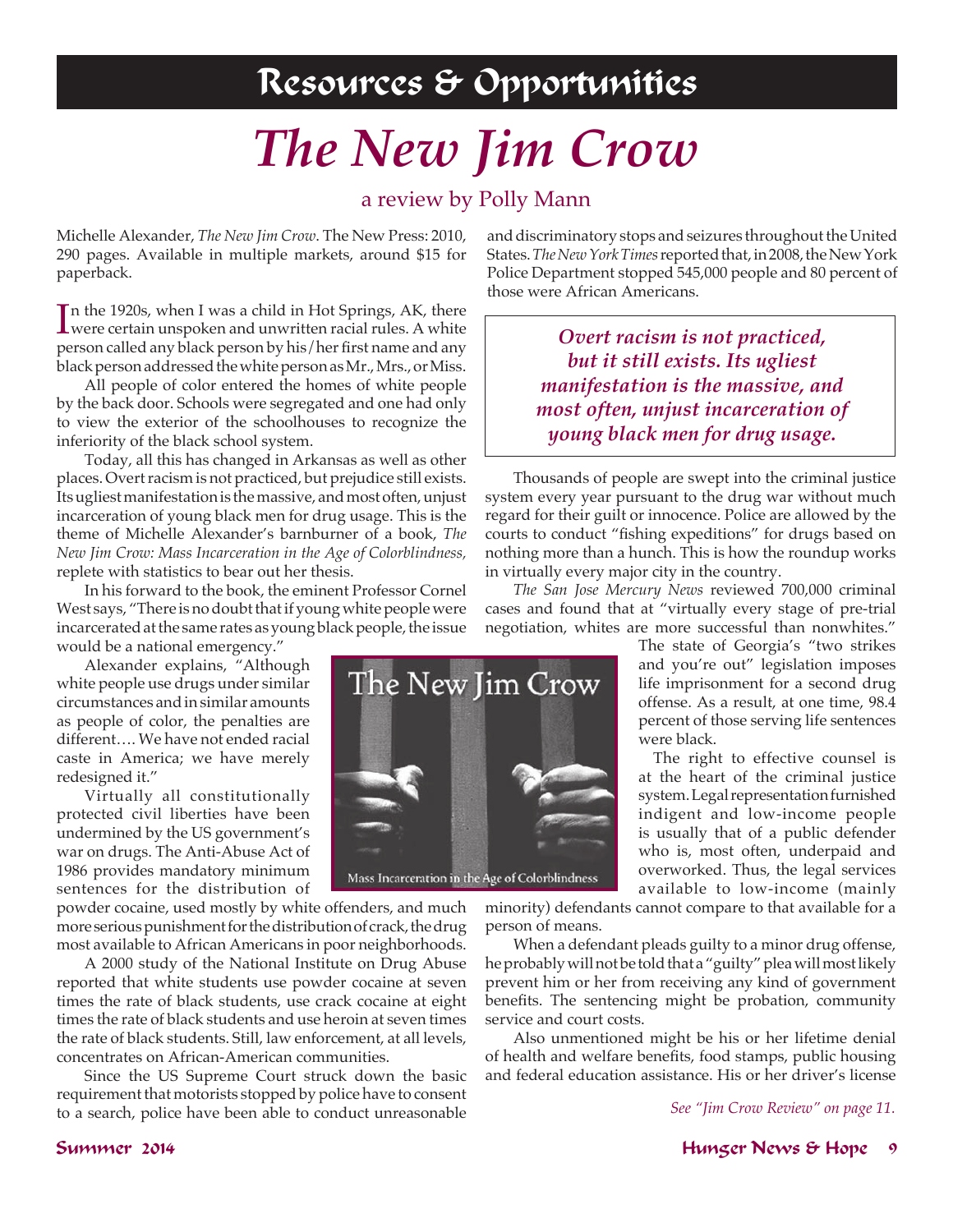# **Building the Movement to End the New Jim Crow:** *A Resource for A New Vision*

Daniel Hunter, *Building the Movement to End the New Jim Crow.* Daniel Hunter and Veterans of Hope: September 2014, 45 pages. Available from Indiegogo, US\$15.

Many who have read Michelle Alexander's *The New Jim Crow: Mass Incarceration in the Age of Colorblindness*, or know the harsh and vast prison industrial complex, have wondered, "What can I do to help stop mass incarceration?"

Daniel Hunter, a veteran community organizer and group facilitator with Training for Change,\* has produced a 45-page booklet that takes on that very question. In his prospectus for the project, Daniel wrote, "It's not about suggesting one simple answer, but teaching the skills of organizing, through stories of what the movement is already doing to overcome this crisis."

Whether you're already involved in organizing around the issue of mass incarceration, or if you're part of a small group that wants to tackle the issue, or just an individual wanting to make a difference, *Building the Movement to End the New Jim Crow* will provide assistance. This book is about laying down a long-term vision of a movement—one that isn't just about ending mass incarceration but ending the cycle of caste in the United States.

Through stories and examples, the booklet will cover how to create and grow a group, and how to create campaigns to win meaningful change.

*Building the Movement to End the New Jim Crow*  is a collaborative project between Hunter and the Veterans of Hope Project (VoH).

In addition to his work with Training for Change, Hunter is author of the widely acclaimed book *Strategy and Soul*, in whichhe writes self-reflectively about a dynamic, long-term direct-action campaign. He brings a keen eye to how movements can learn from their own successes and failures.

Founded in 1997 by Vincent and Rosemarie Freeney Harding, the VoH Project is an educational initiative on religion, culture and participatory democracy. VoH encourages a healing-centered approach to community-building that recognizes the interconnectedness of spirit, creativity and citizenship.

*Building the Movement to End the New Jim Crow* is a natural and frequently requested follow-up to VoH's *New Jim Crow Study Guide and Call to Action*, which has been distributed to hundreds of schools, re-entry centers, faith communities and study groups throughout the United States. VoH spokespeople say they are thrilled to be teaming with Daniel Hunter on this exciting next step in their movementbuilding efforts.

Veterans of Hope leaders write that, in some ways, this movement may be akin to the US Civil Rights movement in the early 1960s. Most of us know of the iconic images of lunch-counter sit-ins or the massive March on Washington in 1963. But those mass events did not just happen; many decades of organizing led up to them.

Early on, the movement had robust arguments about its goals, wondering if it should focus on ending segregation or pouring energy into black institutions. The movement experimented with tactics, with small groups trying sit-ins, bus boycotts, freedom rides—and even threatening to march on Washington decades before 1963.

Those numerous local experiments were the testing ground for ideas and strategy, allowing people to see what worked and to learn from mistakes. While it may or may not take as many years, our movement also needs to conduct such experiments, many of which are already well underway.

This booklet does not presume to offer neatly packaged answers. Rather, it holds up the good work and learning that's happening now, and encourages the process of reflecting,



## Hunger News & Hope 10 Summer 2014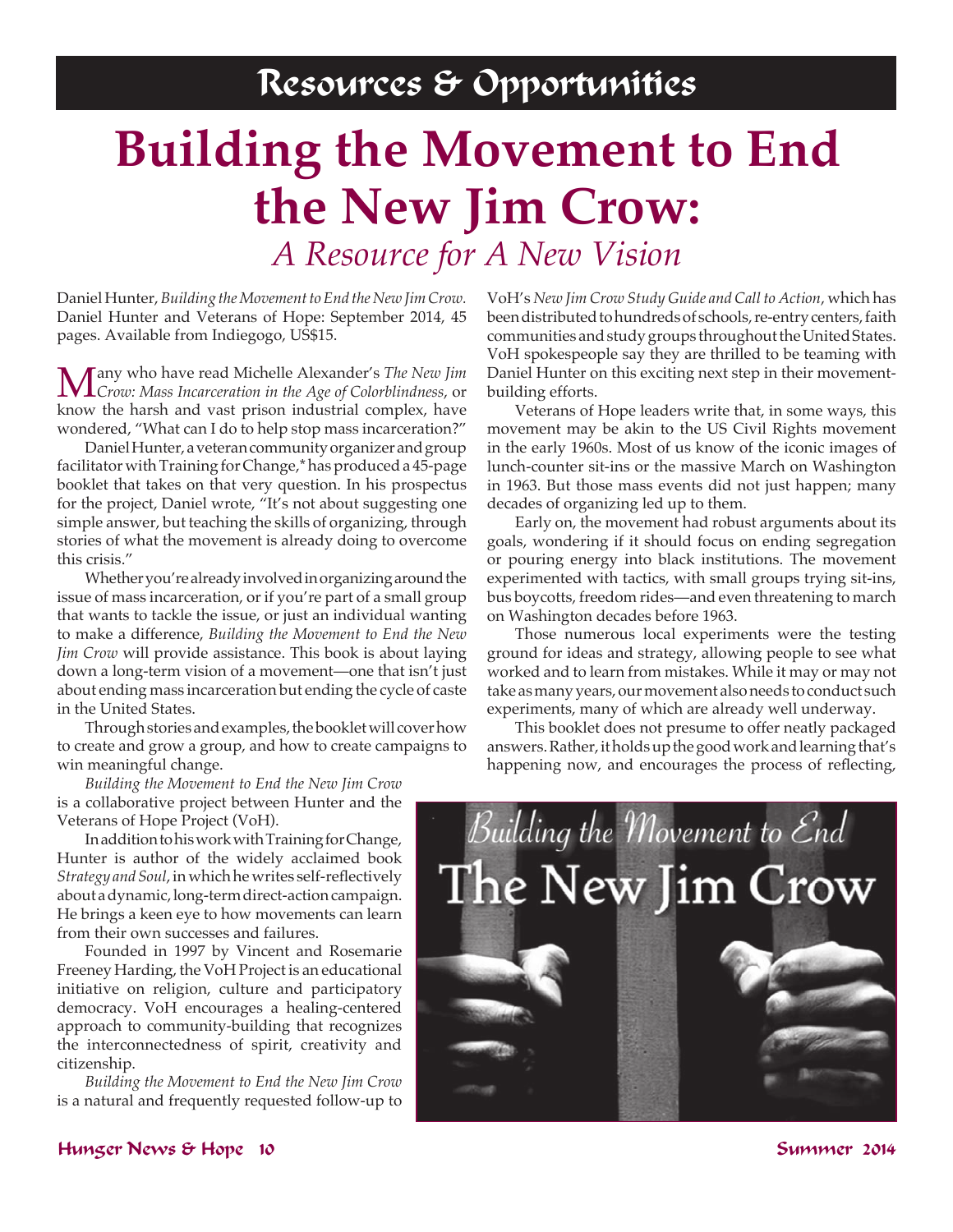# Resources & Opportunities

questioning and boldly experimenting as we continue to build a dynamic, multifaceted mass movement to end the new Jim Crow.

*—For more information, go to www.indiegogo.com/projects/building-the-movement-toend-the-new-jim-crow.* 

*\*Training for Change provides activist training for groups standing up for social, economic and environmental justice through strategic nonviolence (www.trainingforchange.org).* 

# **Jim Crow Review***, continued from page 9*

may be suspended and he or she may no longer qualify for state employment and professional licenses. He or she will not be permitted to enlist in the military, possess a firearm or obtain a federal security license.

Upon his or her release from prison, the individual now marked as "felon" will need :

A) *Housing*. If a released felon has no friends or relatives, he or she will be forced to find a homeless shelter. However, the Housing Abuse Act of 1988 granted public housing agencies the right to use leases to evict any tenant, household member or guest engaged in criminal activity. Later legislation urged that drug offenders be excluded from public housing based on their criminal records.

Throughout the US, public housing agencies have accepted policies that deny eligibility to applicants even with the most minor criminal backgrounds. The Housing and Urban Development program requires every public housing lease to stipulate that if the tenant, or any member of the tenant's household or any guest of the tenant, engages in any drug-related or other criminal activity, on or off the premises, the tenancy will be terminated. In a 2002 ruling, the Supreme Court stated, that under federal law, housing tenants can be evicted, whether or not they knew of, or participated in, illegal activity.

B) *Employment.* Forty of the 51 state parole agencies in the US require parolees to "maintain gainful employment." But most employers will not hire individuals with any kind of criminal record. Employers in growing numbers are barred by state licensing agencies from hiring such people. Most ex-offenders have difficulty even obtaining an interview.

Manufacturing jobs have almost disappeared. Most offenders are tracked for prison at early ages, labeled as criminals in their teen years and shuttled from underfunded city schools to prison. Once labeled criminals, their job prospects are forever bleak. Given the incredibly high level of discrimination suffered by black men in the job market, it is not surprising that huge percentages of them are unemployed.

A war has been declared on young black men who have engaged in precisely the same crimes that go largely ignored in middle-class white communities. The drug war is a system of control. Laws prohibiting the use and sale of drugs are race-neutral but they are enforced in a highly discriminatory fashion. If enough taxpayers were concerned with the cost of incarceration—an estimated \$41,364 per annum per individual—they would demand the justice due the affected young black men. If we could return to the 1970s rate of incarceration we would need to release four out of five people currently behind bars.

*—Polly Mann is one of the two founders of the 33-year-old nonprofit Women Against Military Madness. She writes a column for its newsletter, has spoken on nonviolence,*  has demonstrated against weapons manufacturers and has served a week in jail for civil *disobedience.* n

Teach Justice through Worship.



Ask for a free promotional copy of a Lent, Advent or Hunger Emphasis worship packet from Seeds of Hope.

*Sacred Seasons* is a series of creative worship tools to help raise awareness of hunger and justice issues. A year's subscription of US\$100 includes Advent/Christmastide, Lent/Eastertide and a fall Hunger Emphasis resource. To order, call 254/755-7745

or e-mail seedseditor @clearwire.net. Single packets are US\$40. (Non-US subscriptions are US\$115;



individual packets are US\$50.) For more information, go to www. seedspublishers.org.